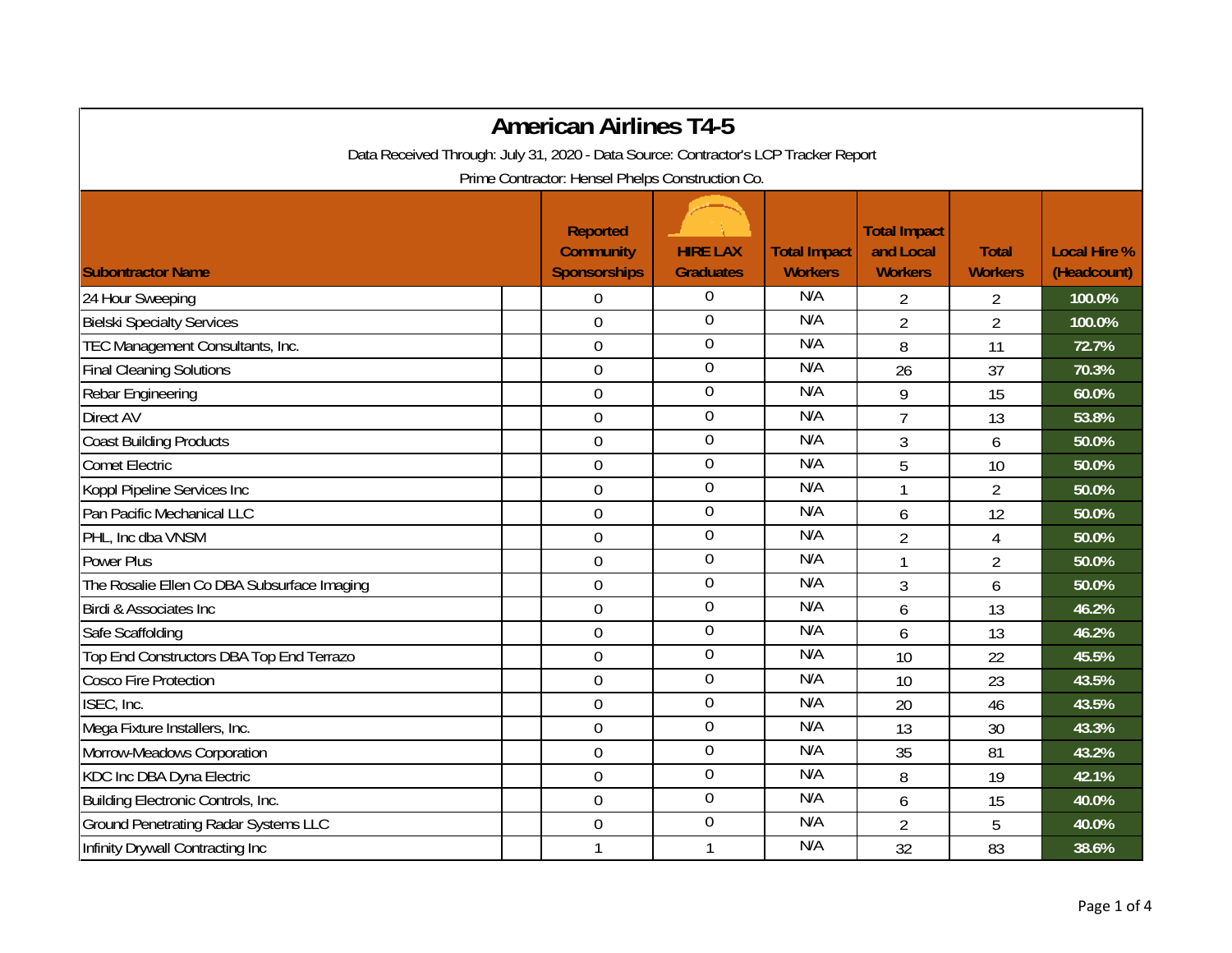|                                                                                     |  | <b>American Airlines T4-5</b>                              |                                     |                                       |                                                    |                                |                                    |  |
|-------------------------------------------------------------------------------------|--|------------------------------------------------------------|-------------------------------------|---------------------------------------|----------------------------------------------------|--------------------------------|------------------------------------|--|
| Data Received Through: July 31, 2020 - Data Source: Contractor's LCP Tracker Report |  |                                                            |                                     |                                       |                                                    |                                |                                    |  |
| Prime Contractor: Hensel Phelps Construction Co.                                    |  |                                                            |                                     |                                       |                                                    |                                |                                    |  |
| <b>Subontractor Name</b>                                                            |  | <b>Reported</b><br><b>Community</b><br><b>Sponsorships</b> | <b>HIRE LAX</b><br><b>Graduates</b> | <b>Total Impact</b><br><b>Workers</b> | <b>Total Impact</b><br>and Local<br><b>Workers</b> | <b>Total</b><br><b>Workers</b> | <b>Local Hire %</b><br>(Headcount) |  |
| Southern California Grading, Inc.                                                   |  | $\boldsymbol{0}$                                           | 0                                   | N/A                                   | 5                                                  | 13                             | 38.5%                              |  |
| CSI Electrical Contractors, Inc.                                                    |  | $\mathbf 0$                                                | $\overline{0}$                      | N/A                                   | 6                                                  | 16                             | 37.5%                              |  |
| Masonry Concepts, Inc.                                                              |  | $\mathbf 0$                                                | $\boldsymbol{0}$                    | N/A                                   | $\overline{4}$                                     | 11                             | 36.4%                              |  |
| <b>Hensel Phelps Construction-AA</b>                                                |  | $\boldsymbol{0}$                                           | $\boldsymbol{0}$                    | N/A                                   | 23                                                 | 67                             | 34.3%                              |  |
| Cupertino Electric, Inc.                                                            |  | $\mathbf 0$                                                | $\boldsymbol{0}$                    | N/A                                   | 22                                                 | 65                             | 33.8%                              |  |
| Assa Abloy Entrance Systems US Inc                                                  |  | $\overline{0}$                                             | $\mathbf 0$                         | N/A                                   | $\mathbf{1}$                                       | 3                              | 33.3%                              |  |
| <b>Badger Daylighting Corp</b>                                                      |  | $\boldsymbol{0}$                                           | $\overline{0}$                      | N/A                                   | 3                                                  | 9                              | 33.3%                              |  |
| <b>Concrete Coring Company</b>                                                      |  | $\mathbf 0$                                                | $\mathbf 0$                         | N/A                                   | 4                                                  | 12                             | 33.3%                              |  |
| Johnson & Turner Painting Co, Inc.                                                  |  | $\overline{0}$                                             | $\overline{0}$                      | N/A                                   | 5                                                  | 15                             | 33.3%                              |  |
| Matrix Environmental                                                                |  | $\mathbf 0$                                                | $\boldsymbol{0}$                    | N/A                                   | 24                                                 | 72                             | 33.3%                              |  |
| Paulhus Milwork Installation                                                        |  | $\overline{0}$                                             | $\boldsymbol{0}$                    | N/A                                   | $\overline{2}$                                     | 6                              | 33.3%                              |  |
| Performance Contracting, Inc.                                                       |  | $\overline{0}$                                             | $\boldsymbol{0}$                    | N/A                                   | 55                                                 | 165                            | 33.3%                              |  |
| Washington Iron Works                                                               |  | $\mathbf 0$                                                | $\mathbf 0$                         | N/A                                   | 14                                                 | 43                             | 32.6%                              |  |
| Condon Jonson & Associates                                                          |  | $\mathbf 0$                                                | $\boldsymbol{0}$                    | N/A                                   | 16                                                 | 51                             | 31.4%                              |  |
| <b>Environmental Construction Group (ECG)</b>                                       |  | $\boldsymbol{0}$                                           | $\boldsymbol{0}$                    | N/A                                   | 22                                                 | 72                             | 30.6%                              |  |
| <b>Best Contracting Services</b>                                                    |  | $\overline{0}$                                             | $\boldsymbol{0}$                    | N/A                                   | 8                                                  | 27                             | 29.6%                              |  |
| Murray Company                                                                      |  | $\mathbf 0$                                                | $\mathbf 0$                         | N/A                                   | 19                                                 | 66                             | 28.8%                              |  |
| Psomas                                                                              |  | $\mathbf 0$                                                | $\mathbf 0$                         | N/A                                   | $\overline{2}$                                     | $\overline{7}$                 | 28.6%                              |  |
| Premier Tile & Marble                                                               |  | $\overline{0}$                                             | $\mathbf 0$                         | N/A                                   | 11                                                 | 39                             | 28.2%                              |  |
| <b>SASCO</b>                                                                        |  | $\mathbf 0$                                                | $\boldsymbol{0}$                    | N/A                                   | 10                                                 | 36                             | 27.8%                              |  |
| Signature Flooring, Inc.                                                            |  | $\overline{0}$                                             | $\mathbf 0$                         | N/A                                   | 8                                                  | 31                             | 25.8%                              |  |
| <b>Direct AV</b>                                                                    |  | $\boldsymbol{0}$                                           | $\overline{0}$                      | N/A                                   | $\overline{2}$                                     | 8                              | 25.0%                              |  |
| Siemens Industry, Inc.                                                              |  | $\mathbf 0$                                                | $\boldsymbol{0}$                    | N/A                                   | $\mathbf{1}$                                       | 4                              | 25.0%                              |  |
| Traffic Management Inc.                                                             |  | $\mathbf 0$                                                | $\overline{0}$                      | N/A                                   | $\mathbf{1}$                                       | $\overline{4}$                 | 25.0%                              |  |
| Otis Elevator                                                                       |  | $\mathbf 0$                                                | $\overline{0}$                      | N/A                                   | 6                                                  | 26                             | 23.1%                              |  |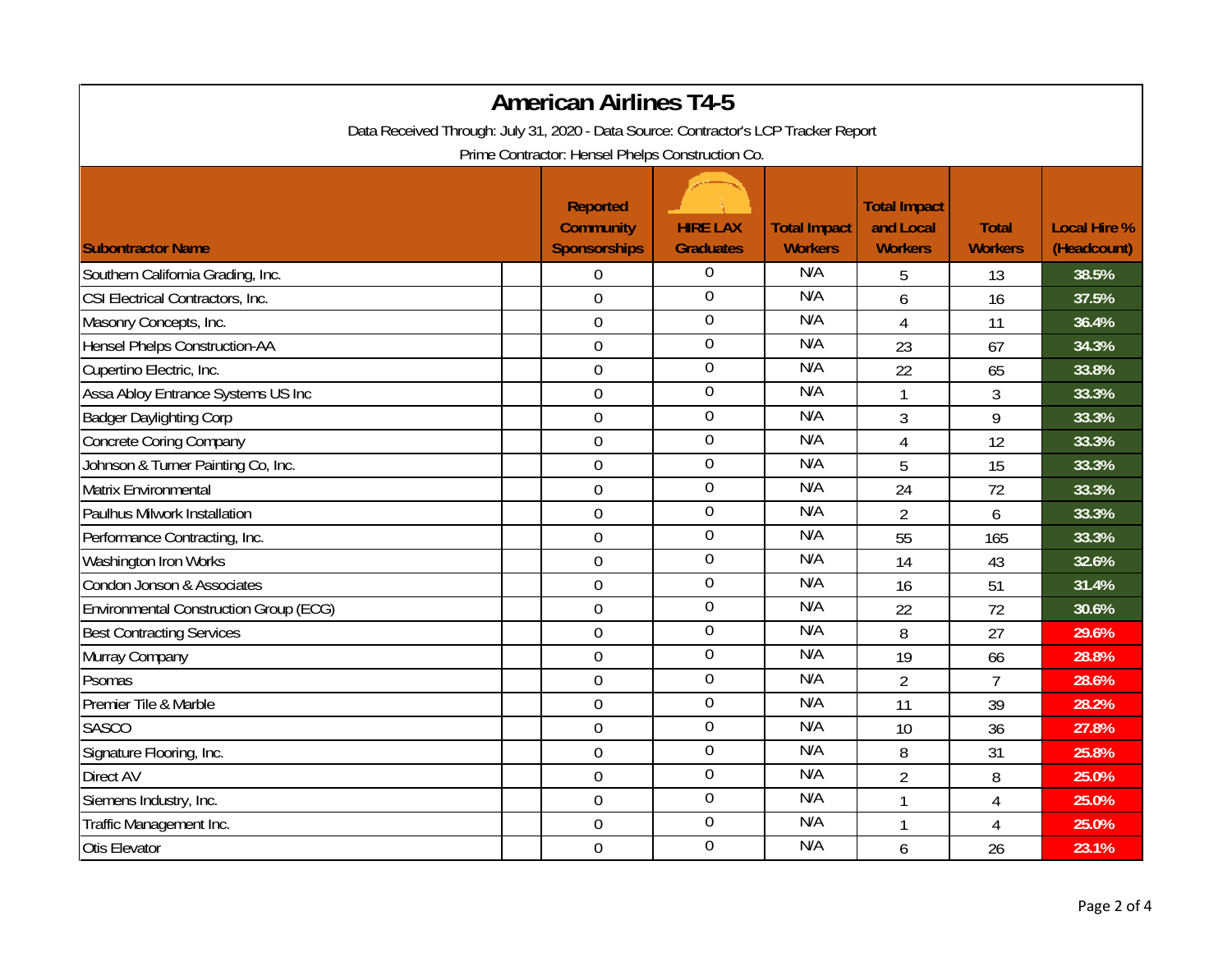| <b>American Airlines T4-5</b>                                                                                                           |            |                                                            |                                     |                                       |                                                    |                                |                                    |
|-----------------------------------------------------------------------------------------------------------------------------------------|------------|------------------------------------------------------------|-------------------------------------|---------------------------------------|----------------------------------------------------|--------------------------------|------------------------------------|
| Data Received Through: July 31, 2020 - Data Source: Contractor's LCP Tracker Report<br>Prime Contractor: Hensel Phelps Construction Co. |            |                                                            |                                     |                                       |                                                    |                                |                                    |
| <b>Subontractor Name</b>                                                                                                                |            | <b>Reported</b><br><b>Community</b><br><b>Sponsorships</b> | <b>HIRE LAX</b><br><b>Graduates</b> | <b>Total Impact</b><br><b>Workers</b> | <b>Total Impact</b><br>and Local<br><b>Workers</b> | <b>Total</b><br><b>Workers</b> | <b>Local Hire %</b><br>(Headcount) |
| Corradini Corp                                                                                                                          |            | $\boldsymbol{0}$                                           | 0                                   | N/A                                   | 4                                                  | 18                             | 22.2%                              |
| <b>Sterndahl Enterprises</b>                                                                                                            |            | $\overline{0}$                                             | $\overline{0}$                      | N/A                                   | 6                                                  | 27                             | 22.2%                              |
| <b>Brymax Construction Services</b>                                                                                                     |            | $\boldsymbol{0}$                                           | $\boldsymbol{0}$                    | N/A                                   | $\mathbf{1}$                                       | 5                              | 20.0%                              |
| Ethos Energy Field Services LLC                                                                                                         |            | $\overline{2}$                                             | $\overline{2}$                      | N/A                                   | 10                                                 | 51                             | 19.6%                              |
| Xcel Mechanical System, Inc.                                                                                                            |            | $\mathbf 0$                                                | $\boldsymbol{0}$                    | N/A                                   | $\overline{3}$                                     | 16                             | 18.8%                              |
| Gonsalves & Santucci Inc DBA Conco Pumping                                                                                              |            | $\overline{0}$                                             | $\boldsymbol{0}$                    | N/A                                   | $\overline{2}$                                     | 11                             | 18.2%                              |
| Connor Concrete Cutting and Coring                                                                                                      |            | $\mathbf 0$                                                | $\overline{0}$                      | N/A                                   | 3                                                  | 18                             | 16.7%                              |
| Harwood Construction, Inc.                                                                                                              |            | $\mathbf 0$                                                | $\boldsymbol{0}$                    | N/A                                   | $\mathbf{1}$                                       | 6                              | 16.7%                              |
| Critchfield Mechanical Inc of Southern CA                                                                                               |            | $\overline{0}$                                             | $\overline{0}$                      | N/A                                   | 8                                                  | 63                             | 12.7%                              |
| Commercial Scaffolding of CA Inc.                                                                                                       |            | $\mathbf 0$                                                | $\boldsymbol{0}$                    | N/A                                   | 1                                                  | 8                              | 12.5%                              |
| Hill Crane Service, Inc.                                                                                                                |            | $\overline{0}$                                             | $\mathbf 0$                         | N/A                                   | $\mathbf{1}$                                       | 17                             | 5.9%                               |
| Mr. Crane, Inc                                                                                                                          |            | $\overline{0}$                                             | $\boldsymbol{0}$                    | N/A                                   | $\mathbf{1}$                                       | 25                             | 4.0%                               |
| Air Balance Co, Inc.                                                                                                                    |            | $\mathbf 0$                                                | $\mathbf 0$                         | N/A                                   | $\overline{0}$                                     | $\mathfrak{Z}$                 | 0.0%                               |
| Angelus Waterproofing & Restoration, Inc                                                                                                | <b>NEW</b> | $\mathbf 0$                                                | $\boldsymbol{0}$                    | N/A                                   | $\overline{0}$                                     | $\overline{2}$                 | 0.0%                               |
| Architectural Design & Signs, Inc.                                                                                                      |            | $\mathbf 0$                                                | $\boldsymbol{0}$                    | N/A                                   | $\overline{0}$                                     | 6                              | 0.0%                               |
| C Below                                                                                                                                 |            | $\overline{0}$                                             | $\mathbf 0$                         | N/A                                   | $\overline{0}$                                     | $\overline{2}$                 | 0.0%                               |
| <b>DSM Construction Inc.</b>                                                                                                            |            | $\mathbf 0$                                                | $\mathbf 0$                         | N/A                                   | $\overline{0}$                                     | 6                              | 0.0%                               |
| Fastrack Rentals Inc.                                                                                                                   |            |                                                            | $\mathbf 0$                         | N/A                                   | $\overline{0}$                                     | 1                              | 0.0%                               |
| Halco Service Corp dba Halco Testing Services                                                                                           |            | $\boldsymbol{0}$                                           | $\mathbf 0$                         | N/A                                   | $\overline{0}$                                     | $\overline{2}$                 | 0.0%                               |
| JLM Installations Inc.                                                                                                                  |            | 0                                                          | $\overline{0}$                      | N/A                                   | $\overline{0}$                                     | 4                              | 0.0%                               |
| Karcher Interior Systems, Inc                                                                                                           | <b>NEW</b> | $\overline{0}$                                             | $\mathbf 0$                         | N/A                                   | $\overline{0}$                                     | 3                              | 0.0%                               |
| <b>Keenan Doors</b>                                                                                                                     |            | $\mathbf 0$                                                | $\overline{0}$                      | N/A                                   | $\overline{0}$                                     | $\overline{2}$                 | 0.0%                               |
| Matt Chlor Inc                                                                                                                          |            | $\mathbf 0$                                                | $\boldsymbol{0}$                    | N/A                                   | $\overline{0}$                                     | 5                              | 0.0%                               |
| Miller Paneling Specialties                                                                                                             |            | $\overline{0}$                                             | $\overline{0}$                      | N/A                                   | $\overline{0}$                                     | 6                              | 0.0%                               |
| Skycon, Inc.                                                                                                                            |            | $\overline{0}$                                             | $\overline{0}$                      | N/A                                   | $\overline{0}$                                     | 4                              | 0.0%                               |